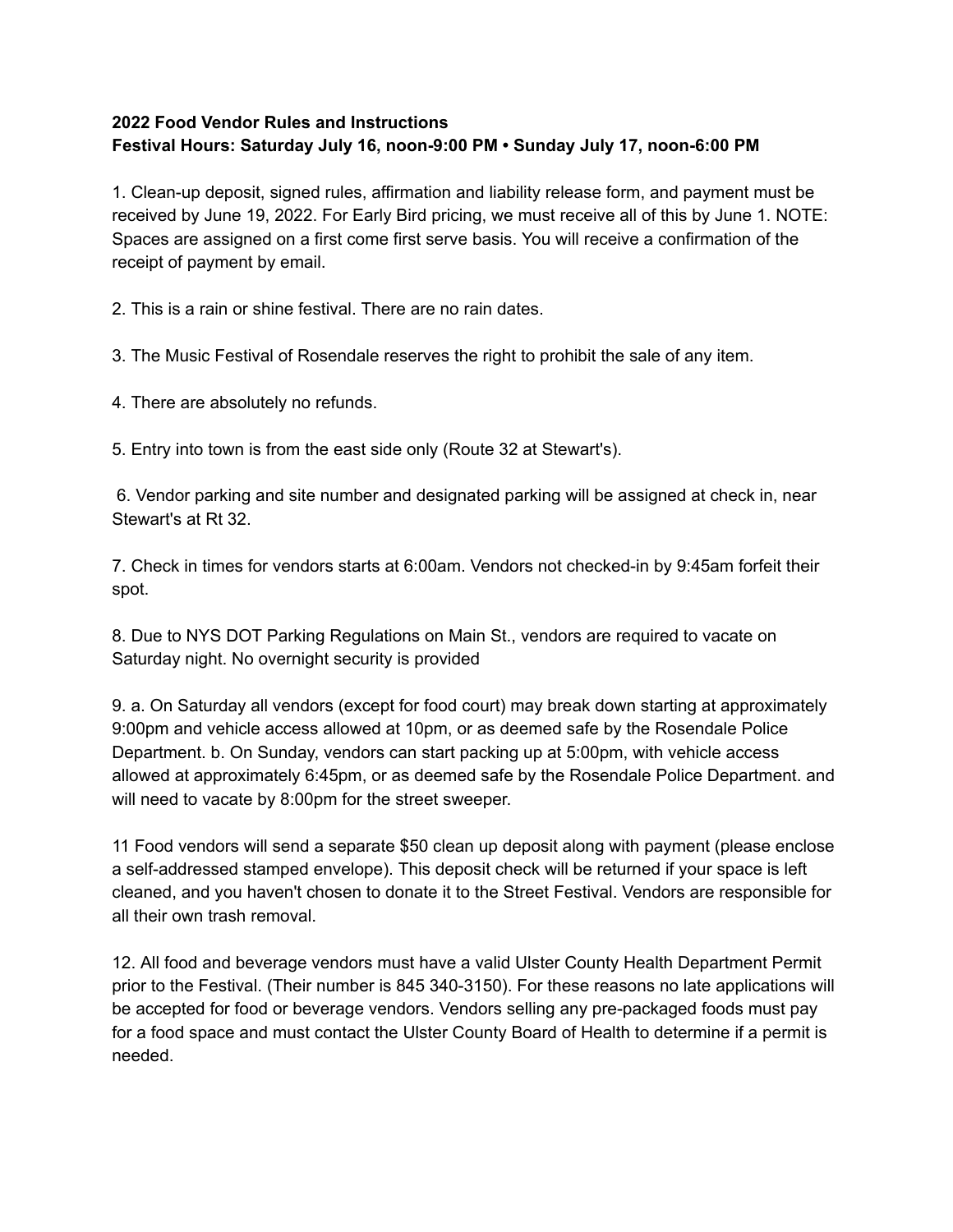13. All food and beverage vendors must also supply us with **two certificates of insurance**, having minimum liability limits of \$100,000 per occurrence / \$ 300,000 aggregate for bodily injury and property damage.

One certificate must name the "Music Festival of Rosendale, Inc., PO Box 457, Rosendale, NY 12472-0485" as additionally insured.

The second certificate must name "Town of Rosendale, 1915 Lucas Avenue, Cottekill, NY 12419" as additionally insured.

**This insurance certificate must be received by July 1, 2022** please mail to: Music Festival of Rosendale, Inc., PO Box 457, Rosendale, NY 12472-0485. For these reasons no late applications will be accepted for food or beverage vendors.

14. All vendors with electric, deep fryers or charcoal will also be required to have a Type ABC dry chemical fire extinguisher in the booth, per Fire Department Inspection requirement. Those with coals will need to dispose of them in a proper metal container.

15. All vendors not in the Food Court must break down their booths on Saturday night and set up again on Sunday morning.

16. Vendors must remain with their booths for both days.

17. Non food court spaces are available on the south, creekside of Main Street only. Spaces are 10' x 10' if you require more room you must purchase another space.

18. Vendors are encouraged to advertise their participation in the festival.

19. Ice will be available from a local vendor at market price as of noon each morning of the festival. Please be prepared with your own ice to start the day. Throughout the festival we cannot guarantee delivery of ice but we will have a distribution spot.

20. No glass beverage containers or animals will be permitted at the festival!

21. You cannot sublease or sell your space to another vendor.

22. Every attempt will be made to honor requests but we cannot promise that we can honor all placement requests especially if you apply after June 1.

23. We will send a confirmation once we receive your paperwork and payment.

24. **Vendor parking is not at your site**, you will have to unload and then go to assigned vendor parking. To ensure a vendor parking space you must be checked in at 9:45am each morning.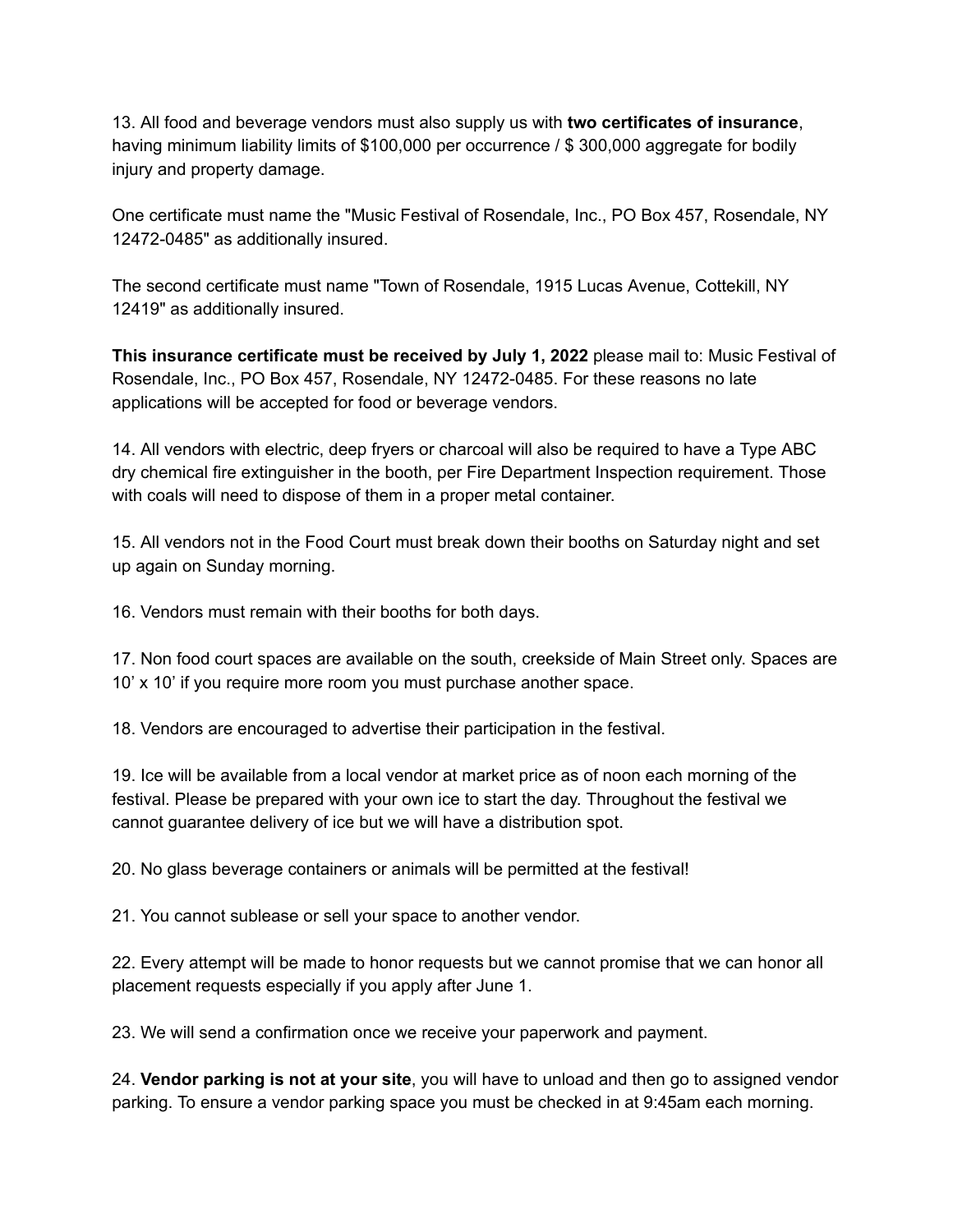25. Vendors are asked to be aware of all local and state laws that apply to them, especially newer laws passed regarding plastic bags, utensils, and food containers. Vendors will use the following sections as a guideline and will do any further research into making sure they are compliant with all applicable laws listed below:

Ulster County Bring Your Own Bag Law was enacted in 2018 and took effect in July 0f 2019. This law prohibits retail sellers from giving out single use plastic bags.

New York State Bag Waste Reduction Law section 27-2803 bans the distribution of plastic carryout bags to anyone who is required to pay New York State sales tax which took effect March 2020.

Ulster County Local Law #7 of 2019, "Skip the Straw Law" requires that any single use plastic beverage straws, plastic stirrers, plastic utensils or plastic condiment packs only be provided upon the customer's request.

Ulster County Local Law # 4 of 2015 prohibits the food service industry from using Styrofoam containers.

26. The Rosendale Street Festival committee is working to make the festival itself more environmentally friendly. We will be providing water refill stations and encouraging festival goers to use them instead of getting a new plastic water bottle each time.

Please initial here indicating that you have read and understand all of the rules and instructions

 $\frac{1}{2}$ 

This form must be printed, signed and mailed along with payment, deposit and self addressed envelope to:

Rosendale Street Festival Vendor Committee PO Box 457 Rosendale, NY 12472-0457

Contact: 845-377-0979 RSF.Vendors@gmail.com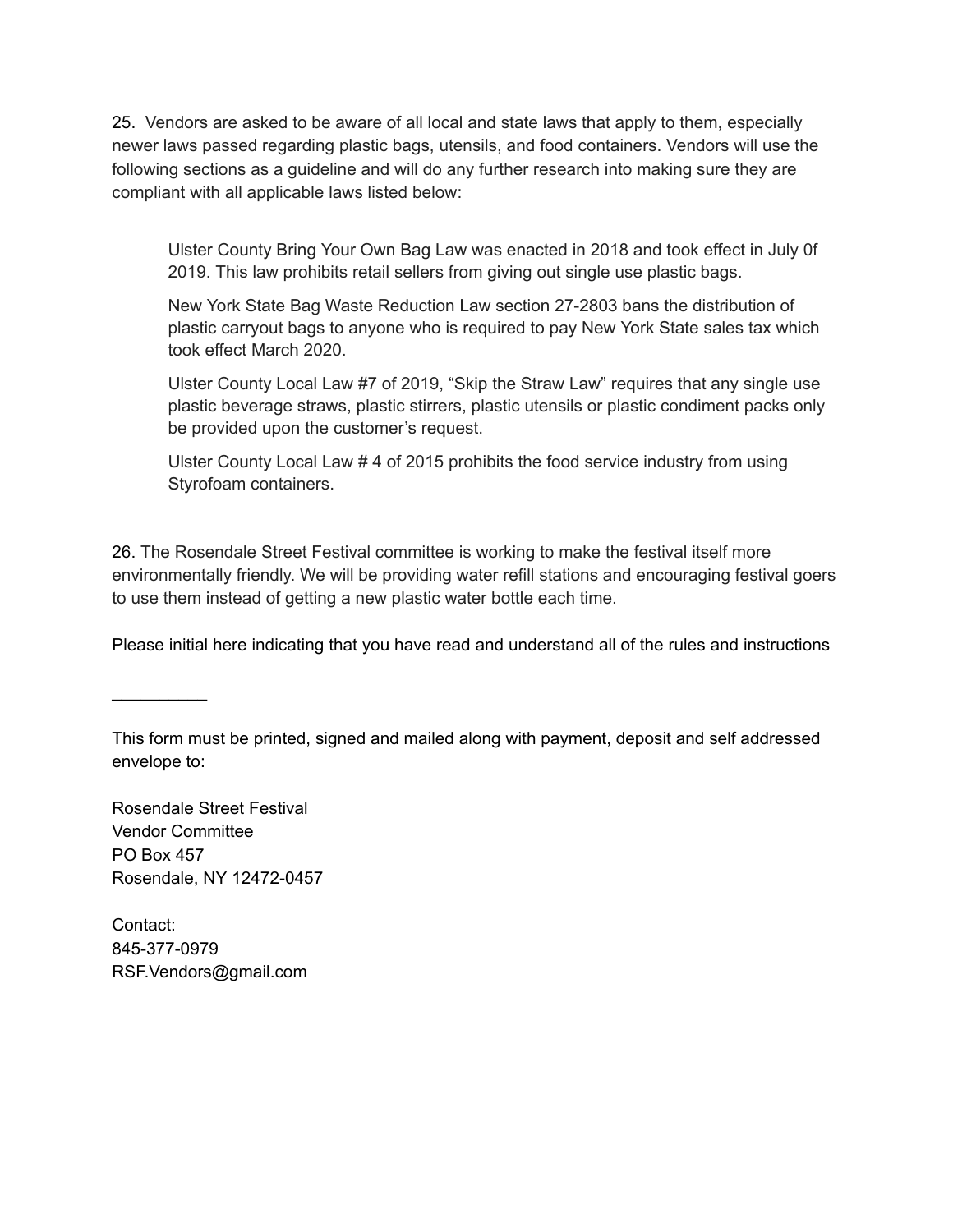## **2022 Vendor AFFIRMATION AND LIABILITY RELEASE**

I, Letting the state of the state of the state of the state of the state of the state of the state of the state of the state of the state of the state of the state of the state of the state of the state of the state of the thoroughly informed of the inherent hazards and policies of the event. I know that by participating in the Rosendale Street Festival celebration, I am exposing myself to certain known and unknown liabilities in my direct and indirect interactions with the public and invitees of this event. I also understand that if I choose to hire help for the event, that I am directly responsible for their actions or injury. I hereby personally assume all risks associated with my voluntary participation in this event of any harm, injury or damage that may befall me or any employee or temporary help, as a result of my participation, whether foreseen or unforeseen. I understand and agree that neither Music Festival of Rosendale, Inc, Rosendale Street Festival in the Town of Rosendale and the state of New York, its members and/or directors and officers may be held liable in any way for any occurrence in connection with my participation in the Rosendale Street Festival that may result in injury, death, or other damages to me or my family, heirs, or assigns, and in consideration of being allowed to participate in this event, I hereby personally assume all risks in connection with said event for any harm, injury, or damage that may befall me, including all risks connected therewith, whether foreseen or unforeseen; and further to save and hold harmless said event and persons from any claim by me, or my family, estate, heirs, or assigns arising out of my participation in this event. I further state that I am of lawful age and legally competent to sign this affirmation and release, or that I have acquired the written consent of my parents or guardians; that I understand the terms herein are contractual and not a mere recital; and that I have signed this document of my own free will. It is my intention by this instrument affirmed by my signature below to exempt and release Music Festival of Rosendale, Inc, AKA Rosendale Street Festival and the town of Rosendale, its members, directors and officers from all liability whatsoever for personal injury, employers liability and workers' compensation, property damage of wrongful death arising out of or in the course of my participation in this event. I HAVE FULLY INFORMED MYSELF OF THE CONTENTS OF THIS AFFIRMATION AND RELEASE BY READING IT BEFORE I SIGN IT.

| Signature __________________________________ | Date _______________ |  |
|----------------------------------------------|----------------------|--|
|                                              |                      |  |
|                                              |                      |  |
|                                              |                      |  |
| City, State Zip                              |                      |  |